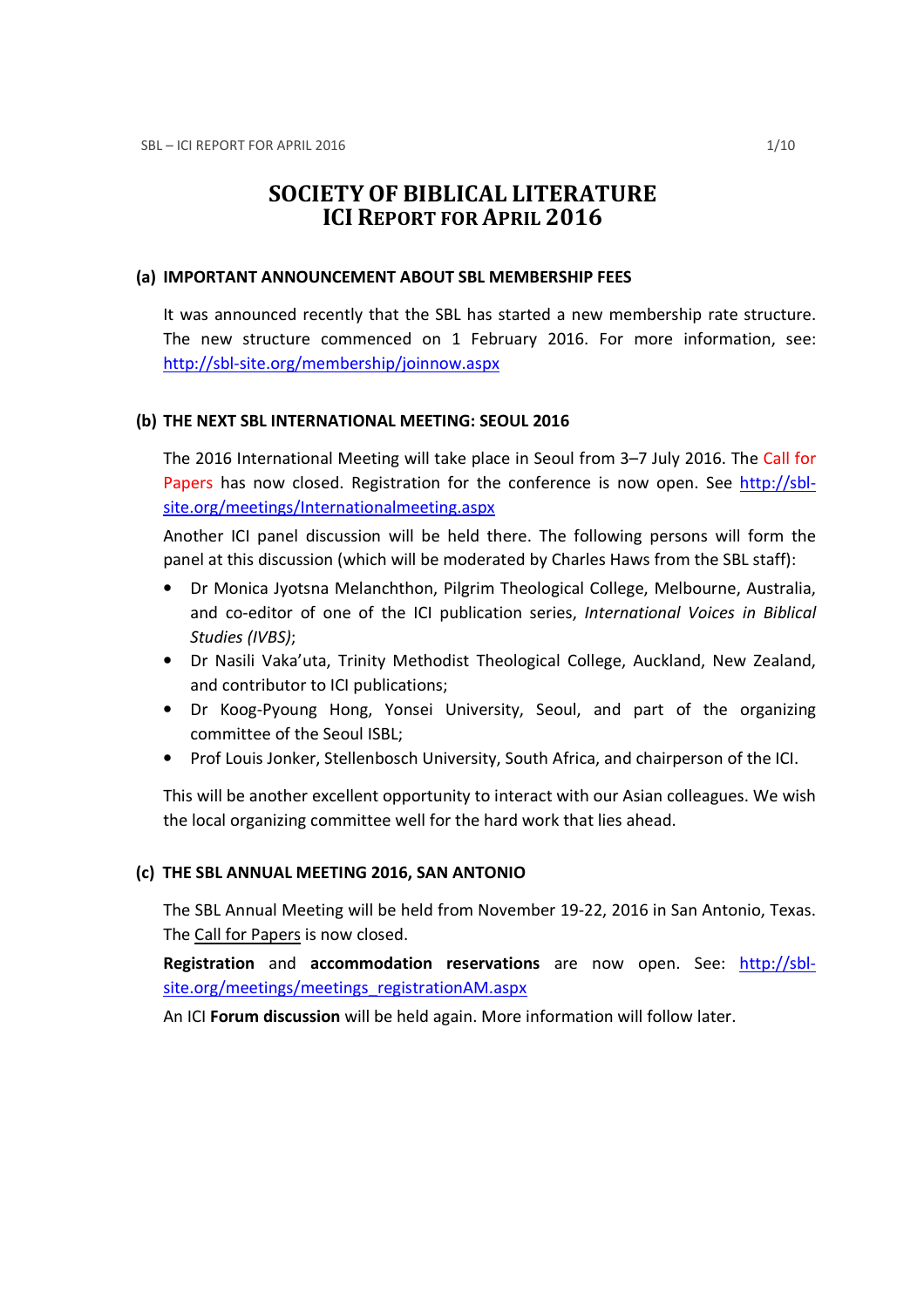#### (d) VISA PROBLEMS

We are aware of the fact that many scholars from ICI countries often experience administrative problems to get a visa in time to attend the international and annual SBL conferences. Although bureaucratic protocols beyond our control are often involved in these difficulties, we are having discussions within the ICI leadership on how scholars can be assisted in this regard. SBL staff will work proactively to study the visa requirements of countries where the international meeting will be held and will then post information in this newsletter and on the SBL website to advise scholars in their visa applications. The following guidelines should also be taken into account:

- Start planning your attendance of a particular conference well in advance at least six months;
- Enquire well in advance from the particular embassy or consulate in your own country what the exact requirements are for applying for a visa, and how long the application would take to process;
- Make absolutely sure that you attend to all the requirements, and that you submit your visa application well in advance;
- Should you need an official invitation letter from the SBL Head Office, or from the organizing committee in the country where the SBL International meeting will take place, request that well in advance in order to include in your visa application (the contact details of the SBL staff member handling these requests is: Samantha Spitzner samantha.spitzner@sbl-site.org);
- Enquire regularly at the embassy or consulate where you have submitted your application.

## (e) PUBLICATION IN ANCIENT NEAR EAST MONOGRAPHS (ANEM) / MONOGRAFIAS SOBRE EL ANTIGUO CERCANO ORIENTE (MACO)

ANEM/MACO is a series that was established by the SBL at the request of the International Cooperation Initiative (ICI), and which is co-edited by Alan Lenzi and Juan Tebes. The series publishes volumes on the Ancient Near East (including ancient Israel) electronically and makes them freely available for download. (Paperback and hardback versions of the volumes are available too, for a reasonable price.) Any work published in ANEM/MACO is freely available in electronic version to anyone in perpetuity. To view the volumes published in the series, please go to http://www.sblsite.org/publications/Books\_ANEmonographs.aspx

The latest volume in ANEM/MACO is: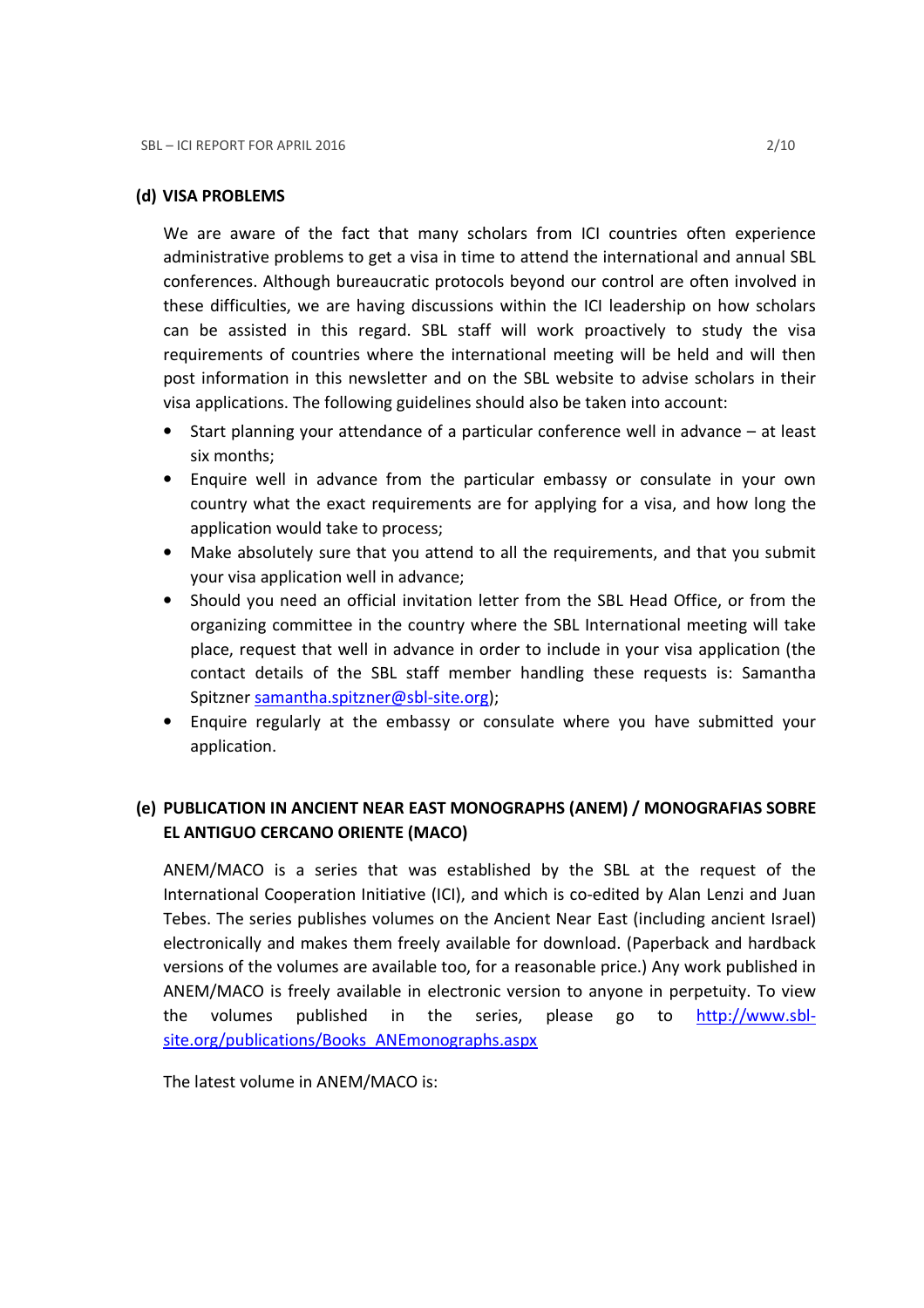#### Priests and Cults in the Book of the Twelve

Edited by Lena-Sofia Tiemeyer

This book discusses the depictions of the cult and its personnel in the twelve prophetic books commonly referred to as the Book of the Twelve or the Minor Prophets. The articles in the volume explore the following questions: How did these prophetic writers envision the priests and the Levites? What did they think about the ritual aspects of ancient Israelite faith, including not only the official temple cult in Jerusalem but also cultic expressions outside the capital? What, in their views, characterized a faithful priest and what should the relationship be between his cultic performance and the ways in which he lived his life? How does the message of each individual author fit in with the wider Israelite traditions? Finally, who were these prophetic authors, in which historical contexts did they live and work, and what stylistic tools did they use to communicate their message?

#### Features:

- Essays investigate the ways in which key texts in the Book of the Twelve endorse, criticize, seek to reform, or seek to abolish the cult and clergy
- Articles focus on the books of Hosea, Joel, Amos, Zephaniah, Zechariah, and Malachi, but include other texts
- Exploration of how the attitudes towards cult and clergy in these key texts tie in with the attitudes found elsewhere in the Book of the Twelve

To download the book for free, paste the following link into your browser: http://www.sbl-site.org/assets/pdfs/pubs/9780884141532\_OA.pdf

### (f) PUBLICATION IN INTERNATIONAL VOICES IN BIBLICAL STUDIES (IVBS)

IVBS is a series that was established by the SBL at the request of the International Cooperation Initiative (ICI), and which is co-edited by Monica Melanchthon and Jione Havea. IVBS encourages in particular submissions from scholars in the present seven international regions for which it has editorial boards: Africa, Central and Eastern Europe, Latin America, Middle East-South Asia, Northeast Asia, Pacific, and Southeast Asia. Interregional collaborations are also welcome. IVBS publishes works in English and in any other language for which its editors can find qualified peer reviewers. Any work published in IVBS is freely available to anyone in perpetuity. The series publishes work generally in the area of reception history and criticism. The scope is not limited to any particular biblical text or historical timeframe. The works will mainly be published in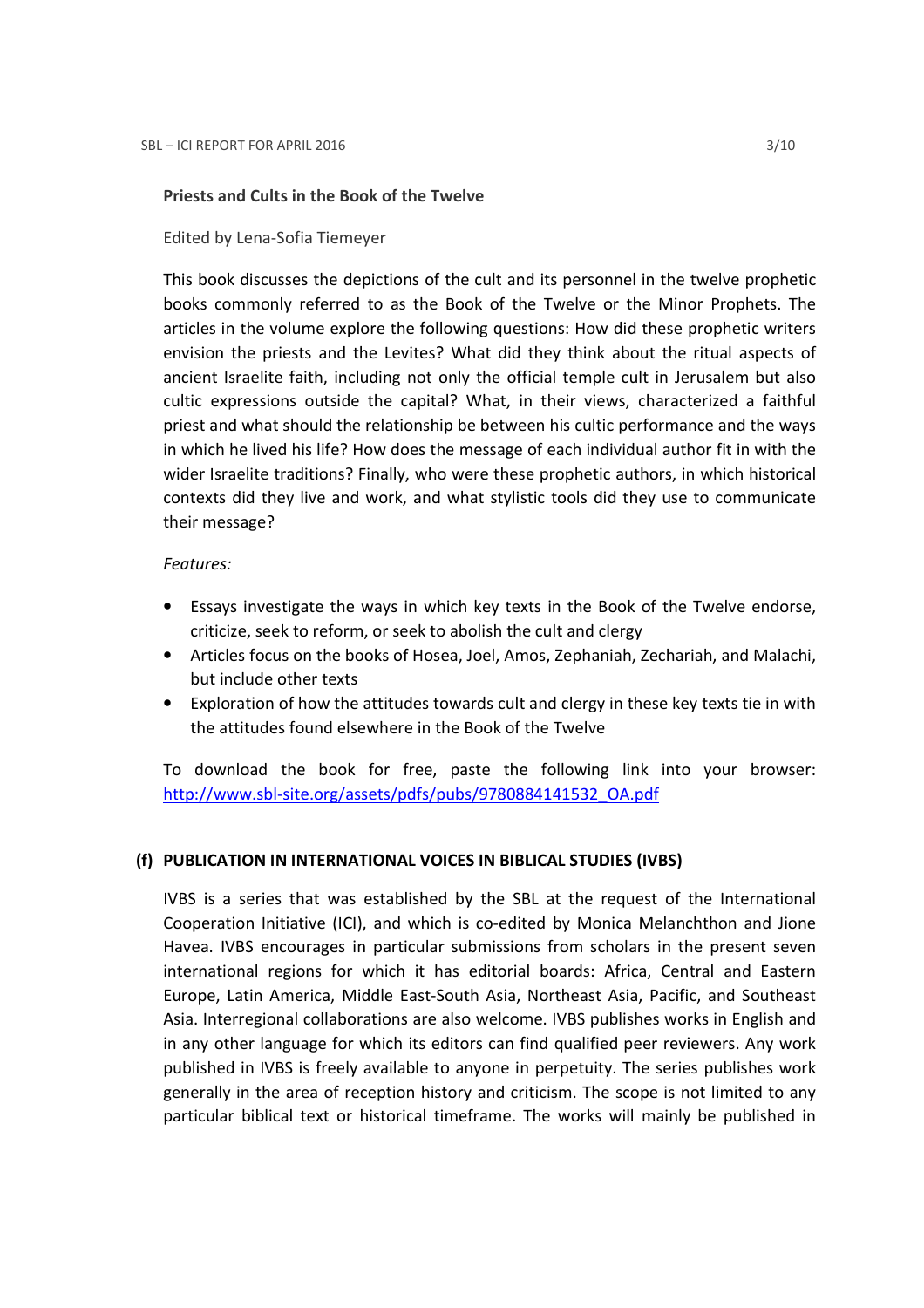English and, wherever possible, also in primary languages of authors. For more information please go to http://ivbs.sbl-site.org/home.aspx. If you would consider publishing your work in this series, feel free to contact one of the two general editors, Monica Melanchthon or Jione Havea.

The latest volume in IVBS is:

### Reading Ruth in Asia

Edited by Jione Havea and Peter Lau

This monograph contains readings of texts and themes from the Book of Ruth by scholars from Asia. There is a strong mix of postcolonial and contextual flavors in the essays, which together give readers a taste of Biblical Criticism in Asia. Special attention is given to the literary, cultural, gender and minoritized subjects in the Book of Ruth.

To download the book for free, paste the following link into your browser: http://ivbs.sbl-site.org/uploads/9780884141006\_OA.pdf

## (g) PUBLICATIONS: ONLINE BOOKS – NEW BOOKS ADDED

(For the full list, please go to http://www.sbl-site.org/publications/Books\_ICIbooks.aspx)

## The Psalms of Solomon: Language, History, Theology

Bons, Eberhard, and Patrick Pouchelle, eds. The Psalms of Solomon: Language, History, Theology. Early Judaism and Its Literature 40. Atlanta: SBL Press, 2015.

Researchers whose work focuses on the Psalms of Solomon, experts on the Septuagint, and scholars of Jewish Hellenistic literature take a fresh look at debates surrounding the text. Authors engage linguistic, historical, and theological issues, including the original language of the psalms, their historical setting, and their theological intentions, with the goal of expanding our understanding of first-century BCE Jewish theology. Features:

- New methods applied to open questions of authorship and historical context
- Focused scholarly attention on a work of theological and literary importance
- Revised essays originally presented at the First International Meeting on the Psalms of Solomon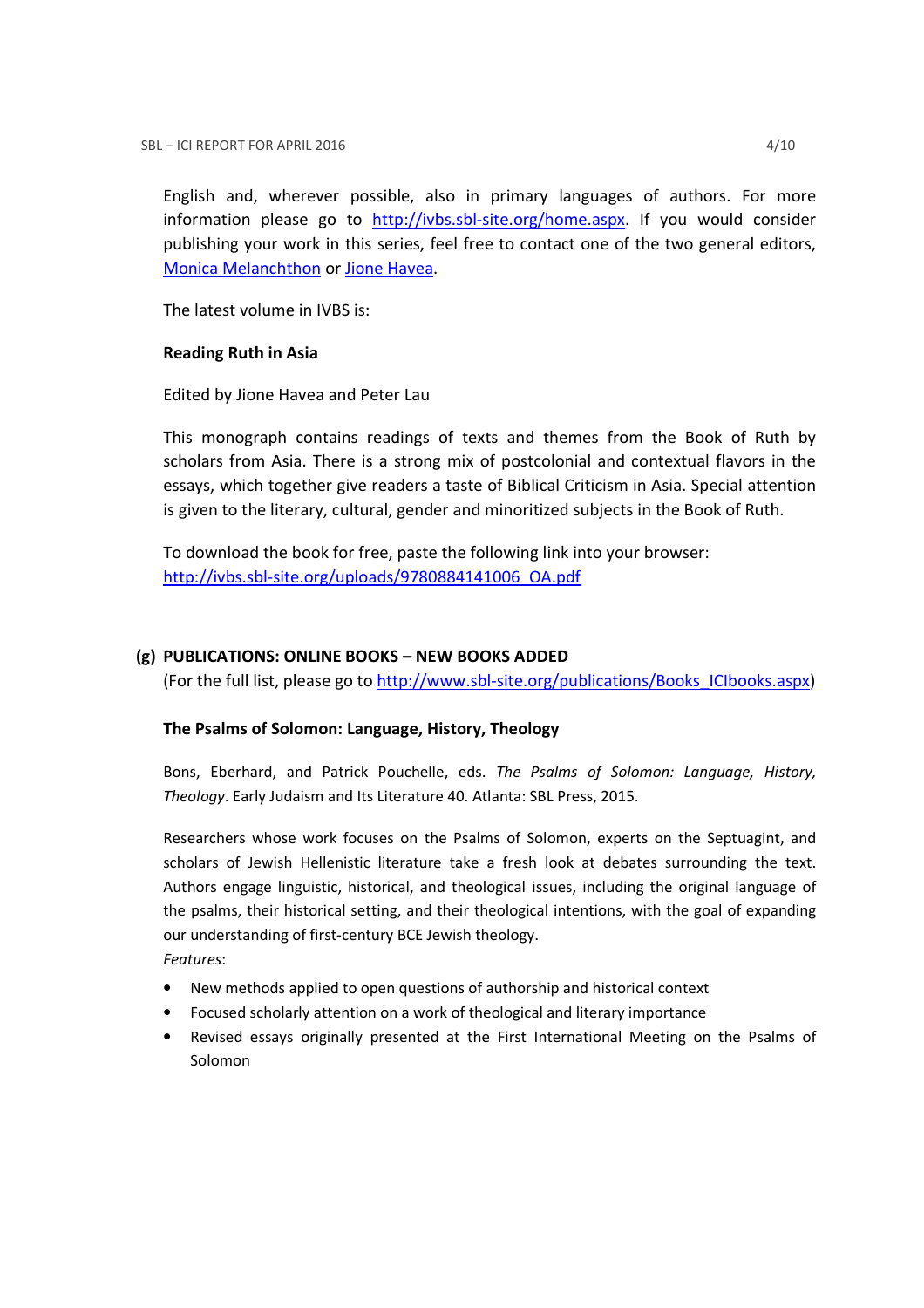#### Proverbs: An Eclectic Edition with Introduction and Textual Commentary

Fox, Michael V. Proverbs: An Eclectic Edition with Introduction and Textual Commentary. The Hebrew Bible: A Critical Edition 1. Atlanta: SBL Press, 2015.

This first volume of The Hebrew Bible: A Critical Edition series features a critical text of Proverbs with extensive text-critical introductions and commentaries. This and future HBCE volumes bring together a scholar's critical decisions into an eclectic text, drawing from many manuscripts or placing entirely variant texts side by side. A common approach for critical editions of other ancient books, including the New Testament, the eclectic approach and scope used in the HBCE is a first of its kind for the Hebrew Bible.

Features:

- Emendations set in context rather than singly and marginally
- Introduction that sets out the method and purpose of the volume
- Extensive list of abbreviations and sigla

## Meaning and Context in The Thanksgiving Hymns: Linguistic and Rhetorical Perspectives on a Collection of Prayers from Qumran

Hasselbalch, Trine B. Meaning and Context in The Thanksgiving Hymns: Linguistic and Rhetorical Perspectives on a Collection of Prayers from Qumran. Early Judaism and Its Literature 42. Atlanta: SBL Press, 2015.

Hasselbalch asserts that current theories about the social background of the Thanksgiving Hymns are unable to explain its heterogeneous character. Instead the author suggests a reading strategy that leaves presumptions about the underlying social contexts aside to instead consider the collection's hybridity as a clue to understanding the collection as a whole. Features:

- Systemic Functional Linguistics applied to four Hodayot
- Analysis that highlights the role of a mediator in the agency of God
- An approach that highlights the unity of the collection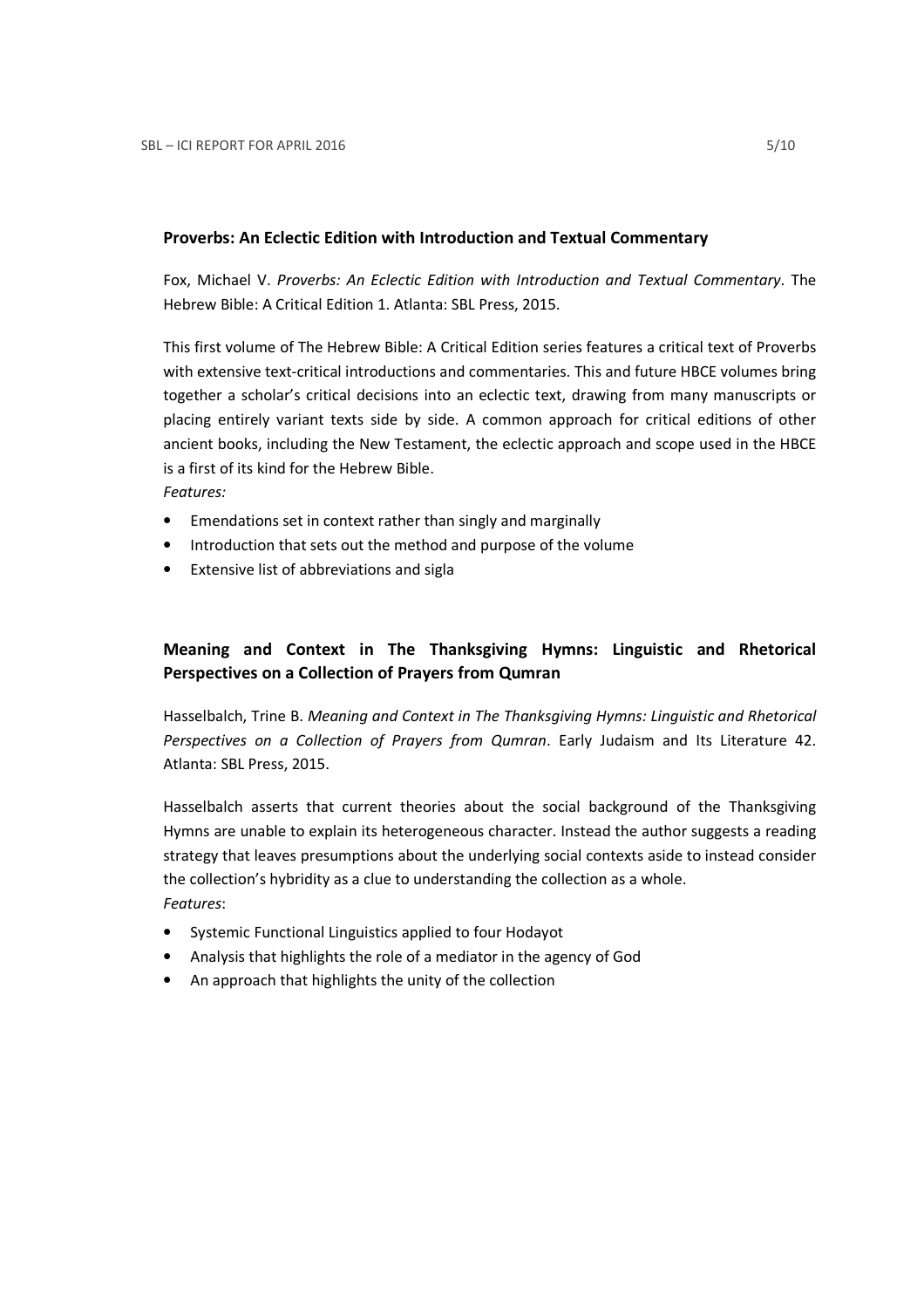#### Jesus and Mary Reimagined in Early Christian Literature

Robbins, Vernon K., and Jonathan M. Potter, eds. Jesus and Mary Reimagined in Early Christian Literature. Writings from the Greco-Roman World Supplement Series 6. Atlanta: SBL Press, 2015.

This book presents essays that show how prophetic and priestly emphases in Luke and Acts, and emphasis on Jesus's existence prior to creation in the Gospel of John, are reworked in some second- and third-century Christian literature. Early Christians interpreted and expressed the storylines of Jesus, Mary, and other important figures in ways that created new images and stories. Contributors show the effect of including rhetography, the rhetoric of a text that prompts images and pictures in the mind of a hearer or reader, in interpretation of texts. Features:

- Readings that attempt to account for the development of richly creative and complicated early Christian traditions
- Essays bridging New Testament studies and interpretation of Early Christian literature
- Interpretations that integrate social and rhetorical interpretations

### (h) ICI TEACHING COLLABORATION PROGRAM

In order to facilitate the exchange of scholars and institutions in biblical studies across the globe, a teaching collaboration program is run by the ICI. The facility consists of lists of scholars and institutions interested in exchanges that are made available on the SBL website. See: http://sbl-site.org/educational/ICITeaching.aspx. If you or your institution is interested in such collaboration, please visit the site and enroll yourself in these lists. For more information, contact Tim Langille.

### (i) JOURNAL OF BIBLICAL LITERATURE (JBL) ARCHIVE

Take note that an archive with JBL articles from volume 122.1 of 2003 through volume 130.1 of 2011 is available online to people accessing the SBL website from any ICI country. See http://www.sbl-site.org/publications/ICI\_JBLarchive.aspx. All articles in those volumes can be downloaded for free!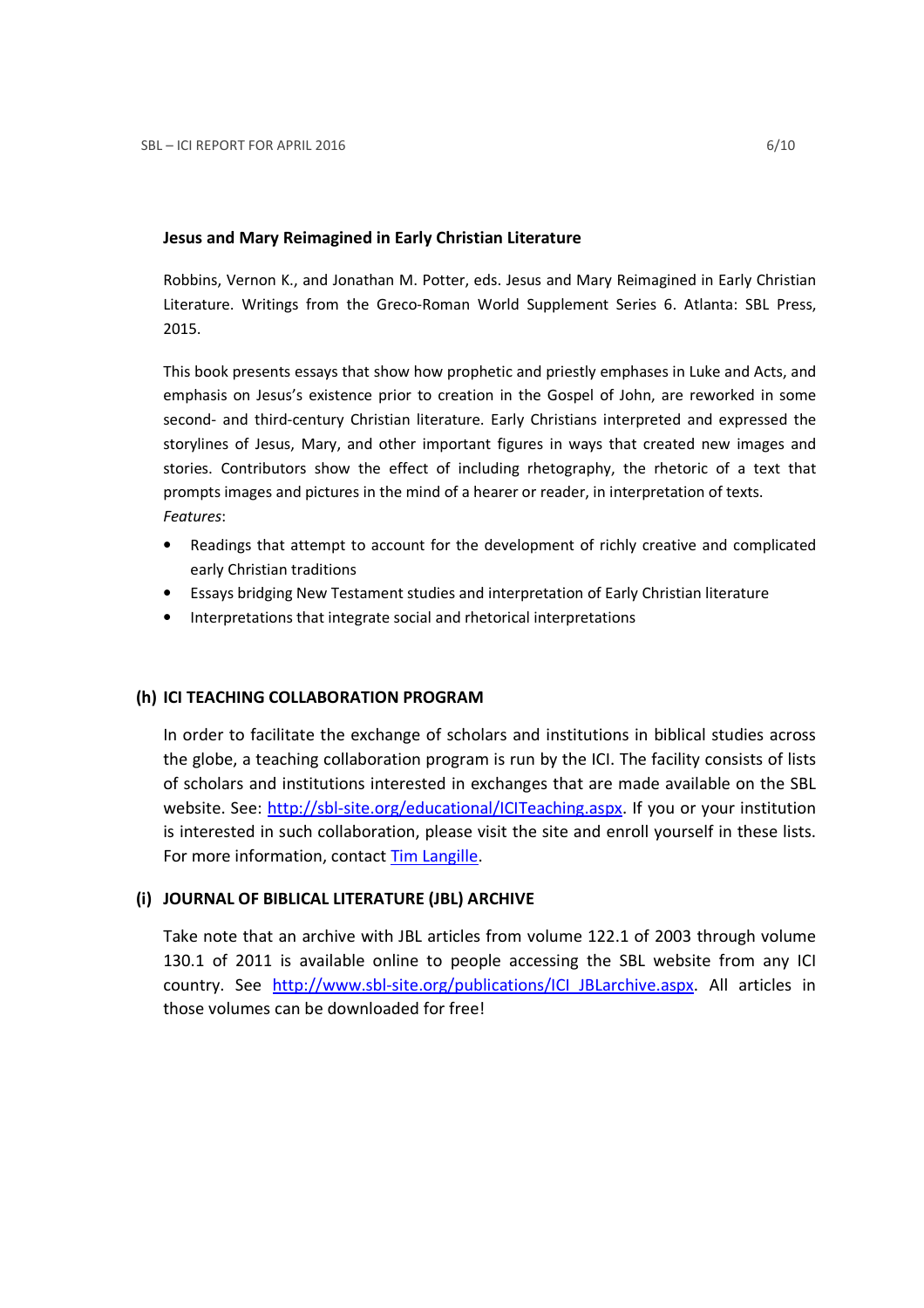#### (j) THE SBL WEBSITE

Please take note that the SBL website has a new look, reflecting the new corporate identity and logo of the organization. Check out the new functionality and discover all the wonderful resources available there.

The SBL website (on the SBL Press page) has a facility where one can search the full text of all SBL books! For this very convenient tool, see: http://sbl-site.org/publications/default.aspx

For searching reviews of a vast number of academic publications, see the website of Review of Biblical Literature (RBL) at (you have to log in with your membership number): http://www.bookreviews.org/

### (k) EVENTS

The SBL maintains a significant list of events taking place anywhere in the globe. For the full list please go to http://www.sbl-site.org/meetings/events.aspx

A selection of events is listed below—mainly those taking place in ICI regions. Please provide information on conferences in your region, including calls for papers, to Sharon Johnson at sharon.johnson@sbl-site.org.

#### May 30 – June 10, 2016

#### Nida School of Translation Studies:Translation, Ecology and Entanglement

The 2016 Nida School of Translation Studies will be held in Misano, Italy exploring the theme of "Translation, Ecology and Entanglement" with Nida Professors Michael Cronin (Dublin City University) and Gerald West (KwaZulu-Natal). As past Nida Professor Timothy Beal (Case Western Reserve) has reflected, "NSTS offers just the kind of experience so many of us long for: a genuinely collegial intellectual community in which scholars with different backgrounds and research interests come together in ways that are generative of new questions and perspectives." We are confident that this tenth iteration of the school will once again offer a very rich time of study and discovery together.

More information

#### July 2, 2016

## Society of Asian Biblical Studies (SABS): Moving Margins: Biblical Studies in 21st century Asia

If you are planning to attend the meetings of the ISBL 2016 in Seoul, Korea, come a day early and join the fifth Biennial meetings of our partner organization, the Society of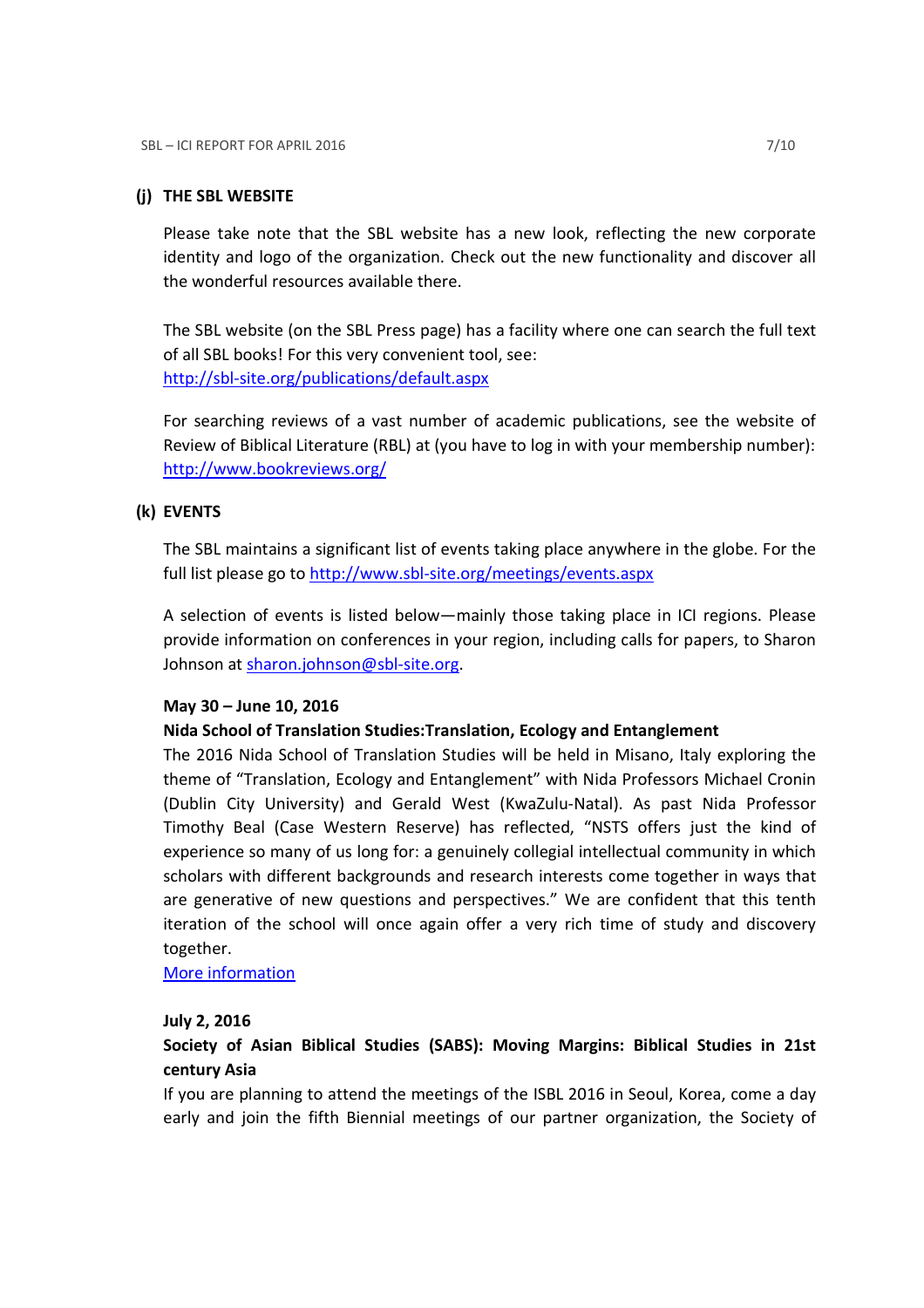Asian Biblical Studies (SABS), a professional academic society to promote biblical interpretation and research in Asia and/or through Asian lenses. It is meeting adjacent to and in collaboration with the Society of Biblical Literature on the 2nd of July 2016. SABS is organizing further sessions which will be scheduled within the ISBL program from the 3-7 of July 2016.

For more information email Secretary SABS

July 3-7, 2016 2016 SBL International Meeting Seoul, South Korea http://sbl-site.org/meetings/Internationalmeeting.aspx

#### July, 10-14, 2016

**Teaching Hebrew Morphology in the 21st Century**  Workshop with Dr. Tania Notarius, The Hebrew University of Jerusalem email for more information

#### July, 26-29, 2016

#### **Postcolonial Hermeneutics**

The VIII National Simposium of the Society of Indonesian Biblical Scholars (ISBI) will be held at STAKN Toraja, Sulawesi Selatan, Indonesia. Language: Bahasa Indonesia. Email: Marnangkok Situmorang for more information.

#### August 2-5, 2016

#### General Meeting of Studiorum Novi Testament Societas

Society for New Testament Studies (SNTS) will hold their 2016 General Meeting in Montreal, Canada.

For updates and information, see https://www.edugroepen.nl/sites/SNTS/default.aspx

#### August 9-11, 2016

## Ethnicity/Race/Religion: Identities, Ideologies, and Intersections in Biblical Texts and Interpretation (Centre for Biblical Studies, University of Exeter, UK)

How do ethnicity and race feature in constructions of identity in biblical texts? How have ideologies of race shaped biblical interpretation past and present? And how has the Bible and its interpretation contributed to racial ideologies and racist practices? These are the key issues to be explored in this international conference. Religion and ethnicity or race – the terms are contested and unavoidably loaded – are facets of identity that intersect and overlap in complex and varied ways. They are neither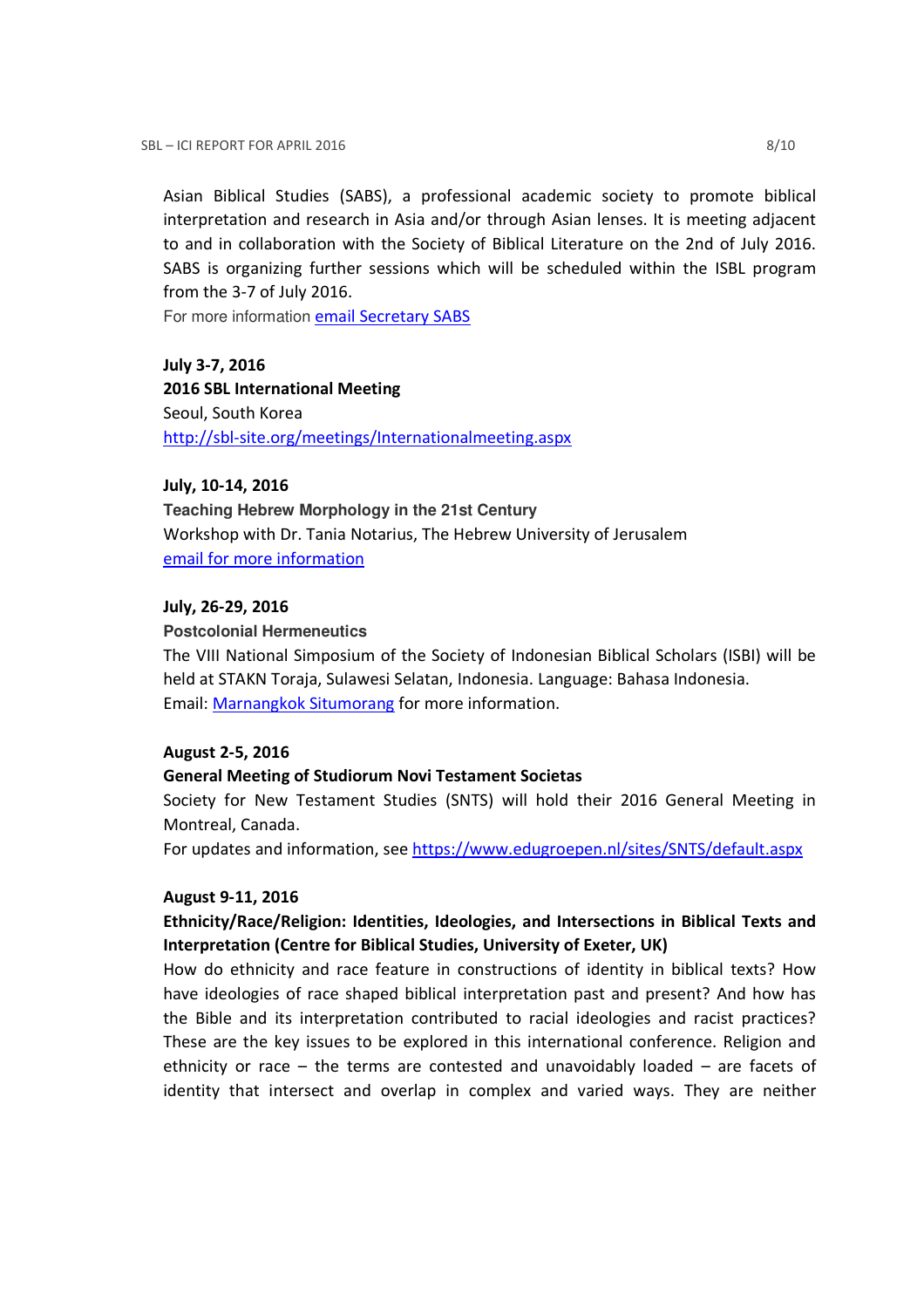identical nor entirely separable, but clearly bound up in some of the most intractable and prominent conflicts in the contemporary world.

One of the aims of the conference is to explore and to problematize the extent to which the dominant models of biblical scholarship remain 'Western' in their assumptions, and to consider what breaking out of these might entail.

Speakers: Professor Musa Dube, University of Botswana Dr Ma. Marilou S. Ibita, Catholic University of Leuven, Belgium, and the Institute of Formation and Religious Studies, Quezon City, the Philippines. Dr Gregory Cuéllar, Austin Presbyterian Theological Seminary, USA.

More information.

#### September 4-9, 2016

## 2016 Meeting of the International Organization for the Study of the Old Testament (IOSOT)

For the first time in its more than 50-years history the IOSOT will convene on African soil in 2016. The triennial meeting will take place at the University of Stellenbosch, Western Cape, South Africa. Updates and more information will be posted on the http://www.iosot2016.co.za/ The Call for Papers is now closed. Registration is open, and early-bird rates apply until 30 June 2016. For further information, contact: LCJ@sun.ac.za

November 19-22, 2016 2016 SBL Annual Meeting San Antonio, Texas http://sbl-site.org/meetings/Annualmeeting.aspx

#### (l) SBL EDUCATIONAL RESOURCES FREELY AVAILABLE

There are links to numerous educational resources on the SBL website. The following are freely available: (i) Resources on Teaching the Bible; (ii) Freely downloadable Hebrew, Greek and Transliteration fonts (amongst others); (iii) Resources on Bible translations and commentaries; and (iv) Research tool resources.

See http://sbl-site.org/educational/default.aspx

Also remember to check the newly-developed Bible Odyssey online portal. See www.bibleodyssey.org. This portal offers wonderful educational resources, but also resources for broader popular audiences. Use this site to popularize our academic studies in faith communities!